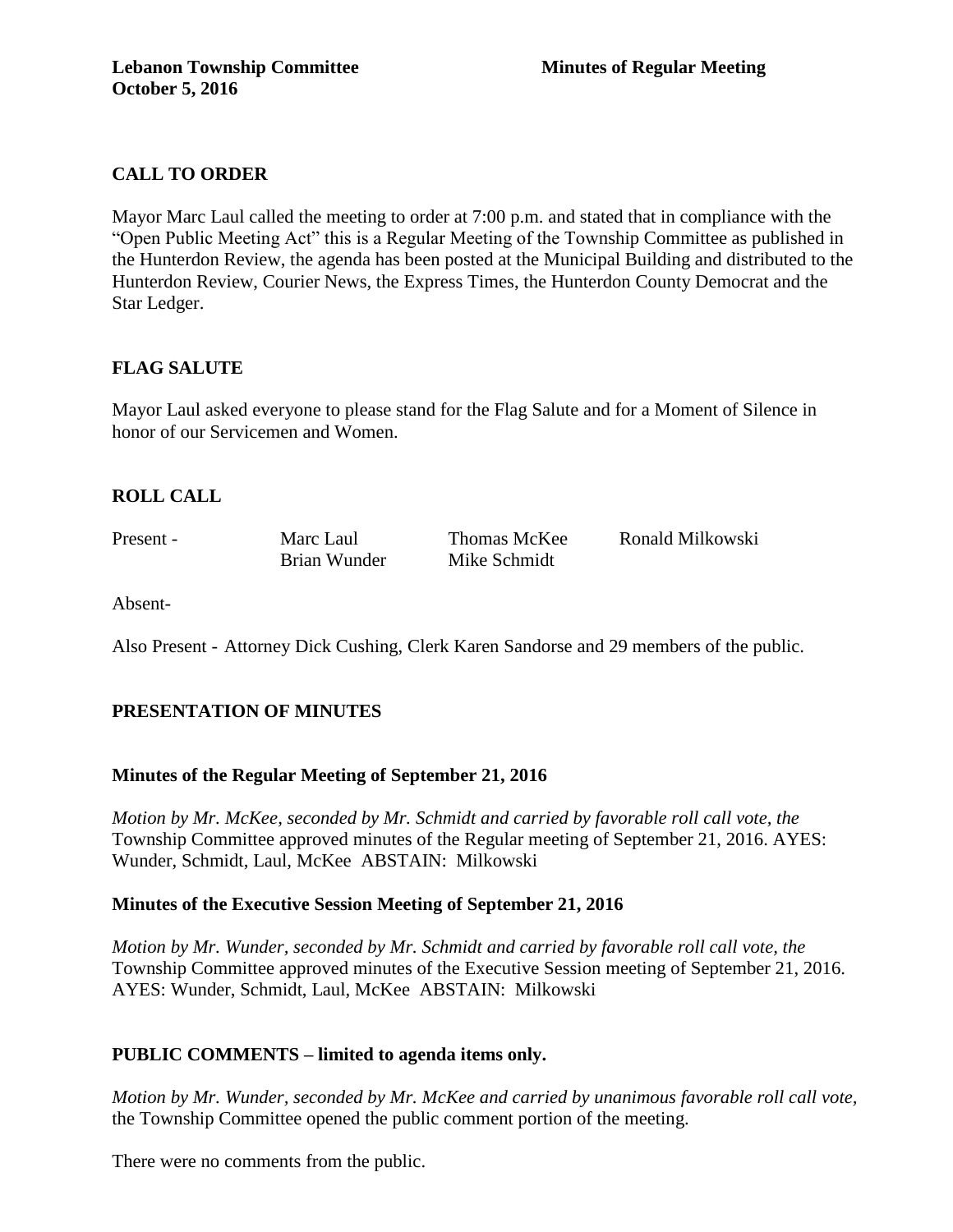LTCM 10/05/2016 Page 2 of 14

*Motion by Mr. Schmidt seconded by Mr. McKee and carried by unanimous favorable roll call vote,* the Township Committee closed the public comment portion of the meeting.

### **ORDINANCE**

#### **Ordinance No. 2016-07**

### **Public Hearing**

*Motion by Mr. Wunder, seconded by Mr. Schmidt and carried by unanimous favorable roll call*  vote, the public hearing for Ordinance No. 2016-07 was opened.

There were no comments from the public*.*

*Motion by Mr. Wunder, seconded by Mr. McKee and carried by unanimous favorable roll call vote,* the public hearing for Ordinance No. 2016-07 was closed.

*Motion by Mr. Wunder, seconded by Mr. Schmidt and carried by unanimous favorable roll call*  vote, the Township Committee adopted Ordinance No. 2016-07 as written below.

# **TOWNSHIP OF LEBANON HUNTERDON COUNTY, NEW JERSEY ORDINANCE NO. 2016-07 ORDINANCE AUTHORIZING LEBANON TOWNSHIP VOLUNTEER FIRE DEPARTMENT TO SEEK REIMBURSEMENT FOR COSTS INCURRED IN PROVIDING CERTAIN EMERGENCY SERVICES FOR HAZARDOUS ABATEMENT INCIDENTS**

WHEREAS, the Township of Lebanon Volunteer Fire Department (the "Department") is an independent volunteer fire company that provides fire suppression and emergency services in and around the Township of Lebanon (the "Township"); and

WHEREAS, the cost of purchasing, repairing, and maintaining the equipment and supplies used by the Department in providing fire and emergency services continues to grow each year; and

WHEREAS, the Mayor and Committee of the Township of Lebanon ("Township Committee") acknowledges the Department's interest in securing additional funding sources so that it can continue to provide fire and emergency services for the benefit of the Township and persons traveling within the Township; and

WHEREAS, the Township Committee has been advised that fire insurance and auto insurance policies in New Jersey will directly compensate local fire Departments for response if a Schedule of Fees has been adopted by ordinance; and

WHEREAS, the Township Committee believes that an ordinance establishing a revenue recovery plan for the costs and expenses of certain environmental hazards would be in the best interests of the Township;

NOW, THEREFORE, BE IT ORDAINED by the Mayor and Committee of the Township of Lebanon, the County of Hunterdon, that Chapter 35 entitled "Fire Department" of the Code of the Township of Lebanon ("Code") is hereby amended as follows: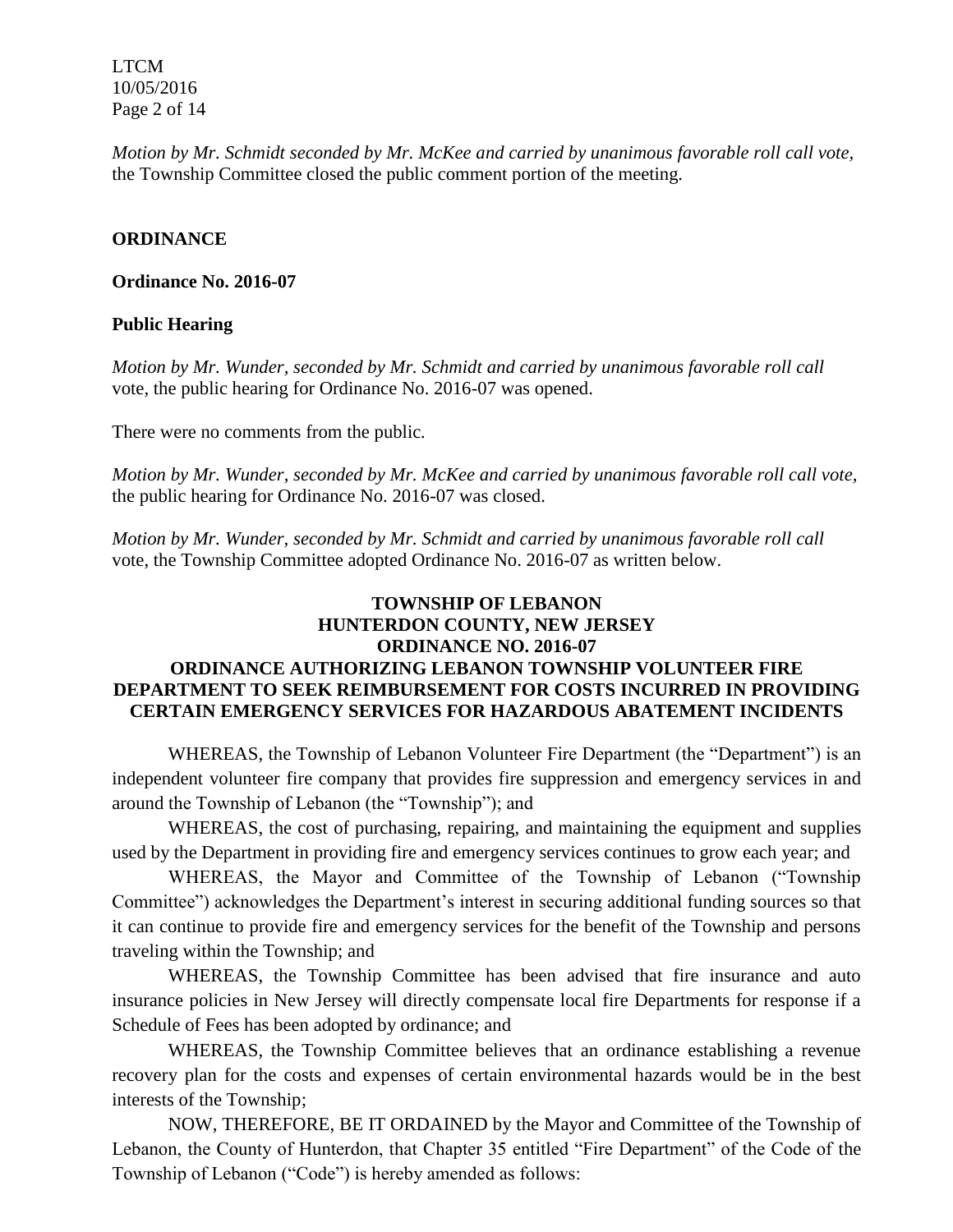LTCM 10/05/2016 Page 3 of 14

SECTION 1. Chapter 35 of the Code entitled "Fire Department" is amended by adding sections 35-13 through and including 35-21, and deleting the existing sections, as follows:

§35-13 Definitions

As used in this chapter, the following terms shall have the meanings indicated:

# COSTS

All costs incurred by the Township or Department, including but not limited to the following: actual labor costs of personnel, including workers' compensation benefits, fringe benefits and administrative overhead; cost of equipment operation; cost of materials; and the cost of any outside contract for labor and materials.

# DEPARTMENT

The Lebanon Township Volunteer Fire Department

# DISCHARGE

Any intentional or unintentional action or omission resulting in the releasing, spilling, leaking, pumping, pouring, emitting, emptying or dumping of any hazardous substance into the water, onto the land, or into the air.

HAZARDOUS ABATEMENT INCIDENT:

Any incident where there is a discharge of a hazardous substance or petroleum product.

# HAZARDOUS SUBSTANCE

Any and all elements and compounds, including petroleum products, which are defined as such by the New Jersey Department of Environmental Protection or as are defined in the N.F.P.A. Guide of Hazardous Materials, or as are set forth in the list of hazardous substances adopted by the Federal Environmental Protection Agency, or as are defined on the list of toxic pollutants designated by Congress or the Environmental Protection Agency.

# **MATERIALS**

All materials, including but not limited to firefighting foam, chemical extinguishing agents, absorbent material, sand recovery drums, and specialized protective equipment such as acid suits, acid gloves, goggles and protective clothing.

# **PERSON**

Any public or private corporation, company, association, society, firm, partnership, joint stock company, individual, or other entity.

# PETROLEUM PRODUCT

Oil or petroleum of any kind and in any form, including but not limited to oil, petroleum, gasoline, kerosene, fuel oil, oil sludge, oil refuse, oil mixed with other wastes, crude oils and substantives or additives utilized in the refining or blending of crude, petroleum or petroleum stock.

§35-14 Authorization to Recover Costs and Expenses

The governing body of the Township of Lebanon authorizes the Department to recover the costs of fire-fighting materials used and expended; the costs of the use of the fire trucks, fire engines, rescue equipment, and tankers; the costs of personnel hours and hazardous situation abatement materials involved in any hazardous abatement incident.

§35-15 Schedule of Fees and Costs.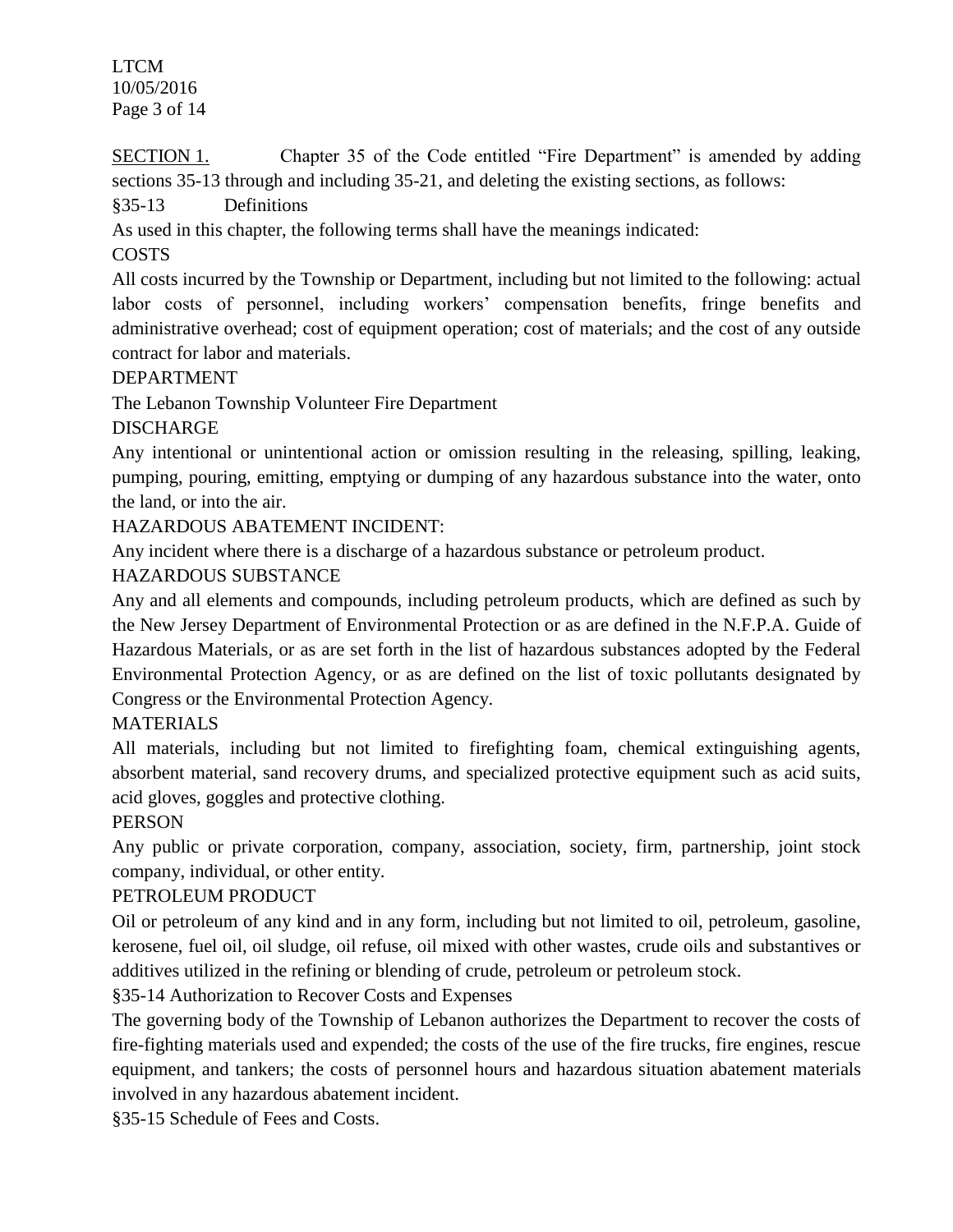LTCM 10/05/2016 Page 4 of 14

Below is a schedule of fees and costs to be charged and invoiced by the Department to any person or their insurance carrier for whom or for whose property such services were rendered and/or materials provided.

| Type of Incident              | Description                            | Fee                                |
|-------------------------------|----------------------------------------|------------------------------------|
| Vehicle Incidents             | hazardous<br>abatement<br>Anv          | \$750 per vehicle                  |
|                               | incident involving a vehicle           |                                    |
|                               | substantial enough to cause the        |                                    |
|                               | Department to use tools and skill      |                                    |
|                               | (or extinguishing agent) to bring      |                                    |
|                               | the incident under control.            |                                    |
| Hazardous Substance Discharge | unintentional<br>Intentional or        | Actual costs incurred<br>and an    |
|                               | discharge of a hazardous               | hourly rate (not in excess of \$50 |
|                               | substance as defined herein;           | hour) for all personnel<br>per     |
|                               | which includes, but is not limited $ $ | involved in the response.          |
|                               | to, hazardous materials fires.         |                                    |

§35-16 Parties Responsible for Reimbursement to the Department.

Reimbursement to the Department as hereinbefore indicated shall be made by:

a. The owner or operator of the vehicle responsible for hazardous material fire or discharge of hazardous material;

b. Any person who causes, by act or omission, or is otherwise responsible for, a discharge of any hazardous substance which is cleaned up or abated by the Department, including the owner of real or personal property from which a discharge of hazardous substance occurs, shall be liable for the payment of all costs incurred by the Department as a result of such clean up or abatement, including but not limited to, all costs for services rendered by any recovery company, towing company or such other technical assistance called for by the Department to handle such incident;

c. The owner or person responsible for the vessel containing the hazardous material involved in such fire or discharge, whether stationary or in transit, and whether accidental or negligent;

d. The owner or person responsible for any property from which any discharge of hazardous material emanates, whether accidental or through negligence; and

e. The person responsible for the hazardous material fire, leak or spill, whether accidental or through negligence.

§35-17 Third-Party Billing Agent.

The Department is hereby authorized to bill and collect costs due to it under this chapter through a third party billing agent, provided that any such agreement with any professional agency engaged in the business of emergency response billing shall be subject to the approval of the Township Committee.

§35-18 Collection of Costs.

Said costs and fees as outlined above and as set forth on the schedule of fees and costs herein shall be recovered directly by the Department, or through a third-party professional agency engaged in the business of emergency response billing under a contract with the Department, by billing to the responsible party.

§35-19 Interest and Administration Fees.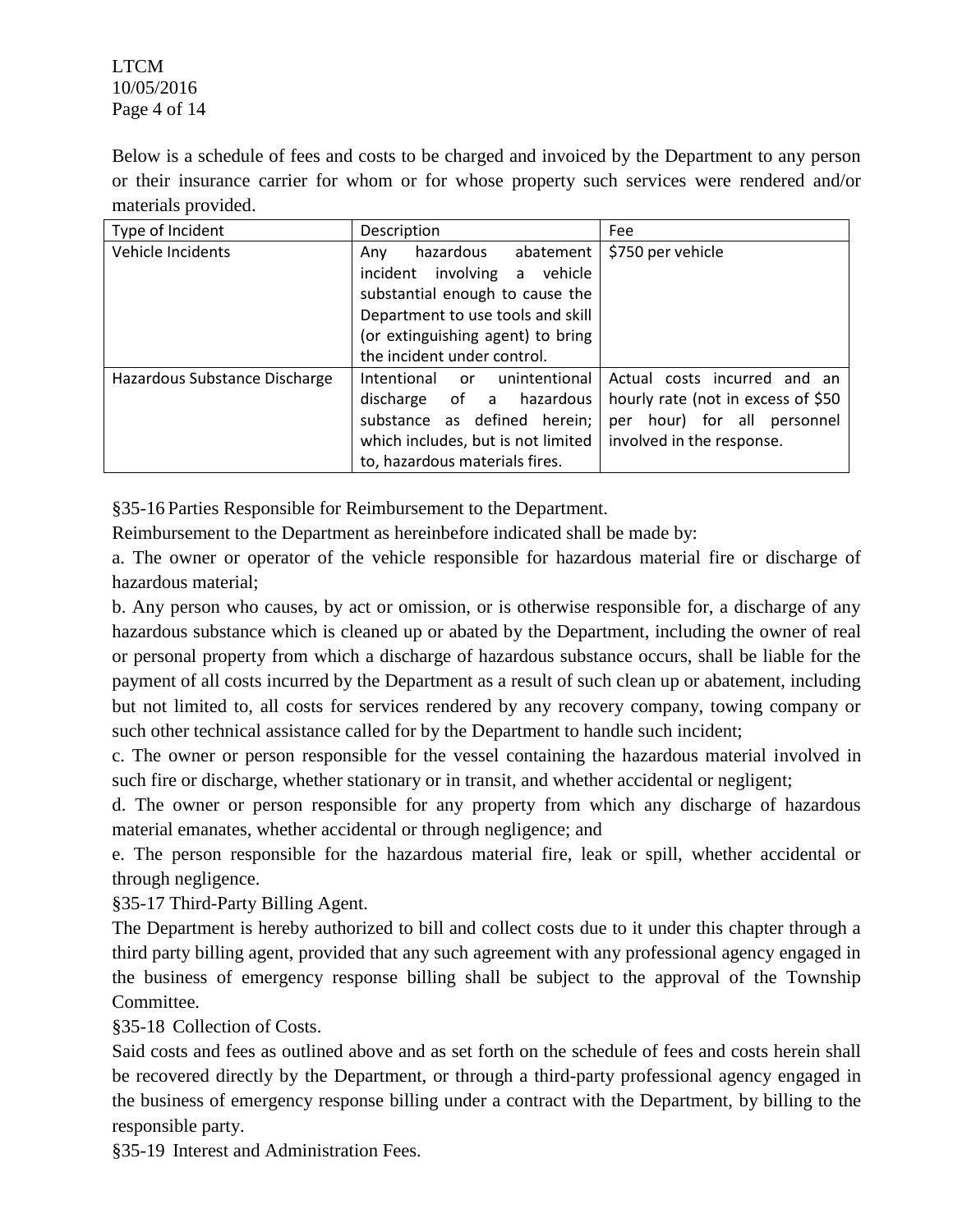LTCM 10/05/2016 Page 5 of 14

In addition to the aforementioned fees and costs, the Department is hereby authorized to collect reasonable interest and administration fees for the collection of the fees and costs due and owing from the insurance companies or responsible parties for the services rendered and/or materials provided.

§35-20 Report to the Township Committee.

The Department shall provide a monthly report to the Township Committee detailing all billing and receipts under this chapter.

§35-21 Time Limit for Reimbursement.

Any person or entity responsible for any vehicle fire or discharge of hazardous materials shall reimburse the Department pursuant to the schedule of fees hereunder, or provide proof that they have submitted a claim to their insurance carrier for payment within 45 days after receipt of a statement from the Department outlining said costs and expenses. These provisions shall be subject to the following:

a. Persons receiving services from the Department shall cooperate with the Department or other billing personnel hired by the Department to secure full payment for services rendered from any necessary insurance carrier.

b. Due to anticipated time requirements for the preparation and processing of insurance claims, parties that have provided proof of a claim to their insurance carrier shall not be charged interest or be subject to penalties hereunder.

c. Responsible parties under this chapter shall ensure that the Department is authorized to receive any payments from an insurance carrier as required by this chapter.

d. The Department reserves the right to determine that a bill is uncollectable by reason of unavailability of insurance coverage and be written off.

SECTION 2. All Ordinances or parts of Ordinances inconsistent herewith are repealed as to such inconsistencies.

SECTION 3. If any section, subsection, sentence, clause, phrase or portion of this Ordinance is for any reason held invalid or unconstitutional by any court of competent jurisdiction, such portion shall be deemed a separate, distinct and independent provision, and such holding shall not affect the validity of the remaining portions thereof.

SECTION 4. Any ordinance inconsistent with the terms of this Ordinance is hereby repealed.

SECTION 5. This Ordinance shall take effect upon final passage and publication according to law.

# **Ordinance No. 2016-08**

# **Introduction**

*Motion by Mr. McKee, seconded by Mr. Schmidt and carried by unanimous favorable roll call vote,* the Township Committee approved Ordinance No. 2016-08 on first reading as entitled below.

> **ORDINANCE NO. 2016-08 TOWNSHIP OF LEBANON COUNTY OF HUNTERDON STATE OF NEW JERSEY**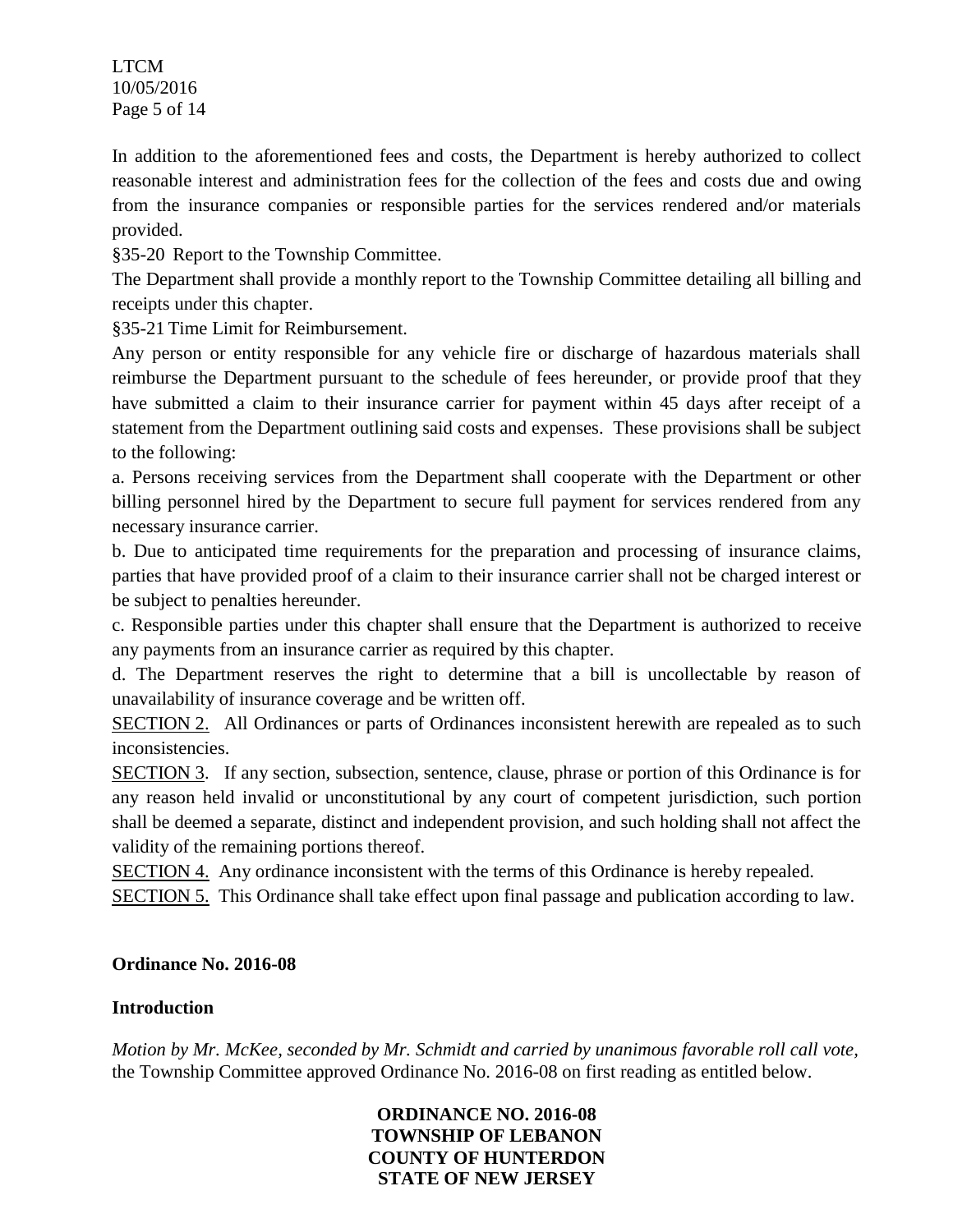# **AN ORDINANCE TO REVISE, AMEND AND SUPPLEMENT THE CODE OF THE TOWNSHIP OF LEBANON CHAPTER 400, TITLED "ZONING", SPECIFICALLY SECTION 400-4, TITLED "DEFINITIONS"**

## **Public Hearing to be held on November 2, 2016**

## **Appointment of Police Chief – Oath of Office**

Mayor Laul stated that in the past few months the Committee has been working with the Police Department to figure out how to proceed with the retirement of Chief Mattson. Mayor Laul and Mr. McKee have interviewed five officers who had interest in the Police Chief's position. Mayor Laul noted that prior to the interviewing process he did not have much interaction with the officers at all. Mayor Laul stated that during the process he learned how lucky Lebanon Township is to have such a diligent, hard working group of men employed by the Township. After interviewing three final officers for the position, the Township Committee is now ready to appoint the new Chief of the Police Department.

*Motion by Mr. Wunder, seconded by Mr. Milkowski and carried by unanimous favorable roll call*  vote, the Township Committee appointed John E. Gale, Jr. as Police Chief.

Mayor Laul administered the Lebanon Township Police Chief Oath of Office to John E. Gale, Jr.

# **RESOLUTIONS**

### **Resolution No. 66-2016 – NHVRHSD Referendum Question on November 2016 Ballot**

## **TOWNSHIP OF LEBANON HUNTERDON COUNTY, NEW JERSEY RESOLUTION NO. 66-2016 In Support of North Hunterdon-Voorhees Regional High School District Board of Education Referendum Question on November 2016 Ballot**

Ms. Maren Smagala and Mr. John Roncaroni of NHVRHS were present.

Mayor Laul stated that the Township has asked for representatives from the NHVRHS District to be in attendance this evening to answer questions that the Committee may have relative to Resolution No. 66-2016 which the Board has requested the Committee to consider. Ms. Smagala stated that the Board is presenting a referendum question on the November 8, 2016 ballot. The Board had presented a referendum in November 2015 which failed. Ms. Smagala said that Board listened to the feedback from the Community and reconsidered what the facility needs are. The items listed in the 2016 referendum are necessary repairs, renovations and upgrades that are needed for the district. Ms. Smagala reviewed the proposed projects with the Committee and noted that the plan that the Board is presenting will not raise the debt service tax for the taxpayers. The Board will be paying off a 15 year bond which was a greater amount than the current proposal, therefore, there will be no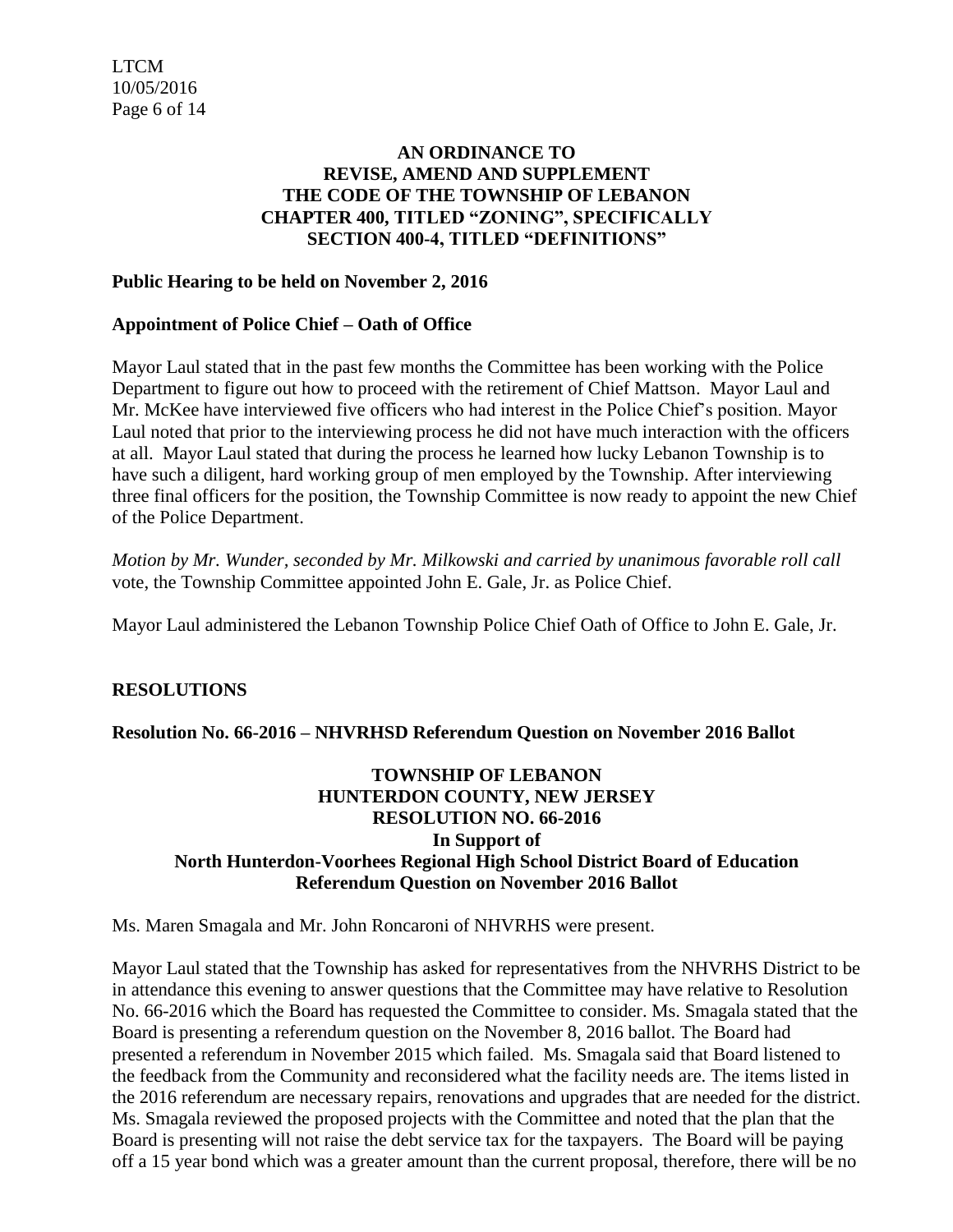LTCM 10/05/2016 Page 7 of 14

additional money needed from the taxpayers. Ms. Smagala stated that if the referendum is approved by the voters, 30% of the projects costs will be subject to state funding. Ms. Smagala stated that the Board is seeking support from the voters. Mr. McKee questioned what will happen if the referendum fails. Ms. Smagala said that, based on priority, the projects will be placed in the annual budget; however, they will have to be paid at 100% as State Aid will not be available without the approved referendum. The 2% tax cap will need to be considered also. Mr. Schmidt asked for the current Capital Reserve in the District's budget. Ms. Smagala stated that she did not have the information at this time. Mr. Schmidt said that in the District's current budget there is \$4.5 million allocated for equipment and facilities and asked what the intended use is for the money. Ms. Smagala stated that the North Hunterdon elevator is being completed, an exit stairwell is being finished in the district office, the Voorhees roof is in the final stages of completion, money is allocated for a well replacement at Voorhees and repaving of the parking lots. Mr. Schmidt asked about the status of the Voorhees artificial turf field that was listed in the 2015 referendum. Ms. Smagala stated that the turf field is up to the Board that is seated at the time of Budget Development. The current Board members have voiced their desire in having a turf field; however, they cannot bind a future Board. Mr. Schmidt asked if there is money allocated in the Capital Reserve at this time for the field. Mr. Roncaroni stated that there is no mandate in the Capital Reserve at this time for the artificial turf field. Ms. Smagala stated that the money in the Capital Reserve is for current projects that were budgeted for. Ms. Smagala said that the Maintenance Reserve account has money allocated to replace the North Hunterdon turf field as it is coming due.

Mr. Wunder stated that typically the Board does not request this type of support from the Township Committee and asked what initiated it. Ms. Smagala stated that this is part of the Board's outreach effort. The hope is that voters may become more informed if they are aware that elected officials support the referendum.

Mr. Schmidt asked for clarification on the \$7.2 million dollars that will receive 40% of state funding and the \$2.5 million dollars that will receive no state funding. Ms. Smagala stated that it is actually 29.65% of the entire proposed projects. The library windows and the HVAC are eligible for state aid but the bleachers, ADA items and the locker room work are not. Mr. Schmidt stated that, for clarification purposes, the Board only has to have a \$7.2 million dollar bond offering in order to obtain state aid, not the \$9.8 million proposed. Ms. Smagala and Mr. Roncaroni agreed. Mr. Milkowski asked what the interest will be on the Bond. Mr. Roncaroni stated that it will be 2.75% on a 15 year fixed loan.

Mr. Milkowski stated that he does not feel that it is his position to tell the voters how to vote on something that is not directly related to the Township Committee or their budget. The Committee is not aware of the High School Districts costs and needs. The Committee discussed options in amending the proposed resolution.

Tabled to the October 19, 2016 meeting

# **Resolution No. 68-2016 - Tax Exempt Fully Disabled Veteran**

Mr. McKee asked if the amount being reimbursed is only the municipal portion of the taxes paid by Mr. O'Conner, back to the date of application. The Committee would like future applicants to be provided with a copy of the Resolution outlining the Township's policy for Tax Exemption for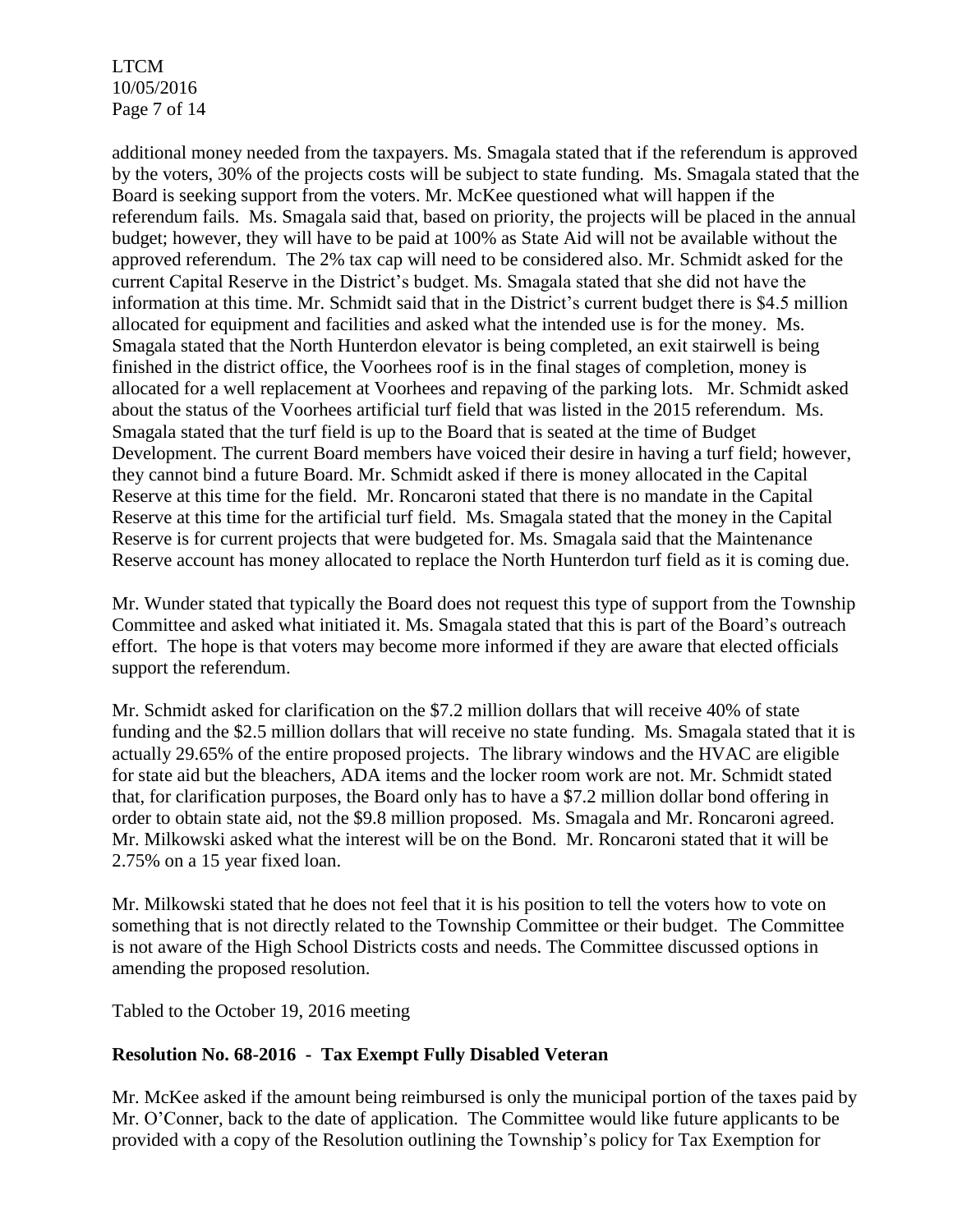LTCM 10/05/2016 Page 8 of 14 Totally Disabled Veterans. Future exemption resolutions should include the date of application to the Township and that the amount to be reimbursed is the municipal portion only.

Tabled to the October 19, 2016 meeting.

## **TOWNSHIP OF LEBANON COUNTY OF HUNTERDON STATE OF NEW JERSEY RESOLUTION NO. 68-2016 TAX EXEMPT FULLY DISABLED VETERAN**

### **Resolution No. 69-2016 - Redemption of Tax Sale Certificate #201402**

*Motion by Mr. McKee, seconded by Mr. Schmidt and carried by unanimous favorable roll call vote*, the Township Committee approved Resolution No. 69 -2016 as written below.

## **TOWNSHIP OF LEBANON COUNTY OF HUNTERDON STATE OF NEW JERSEY RESOLUTION NO. 69-2016 REDEMPTION OF TAX SALE CERTIFICATE**

WHEREAS the Tax Collector did sell a Tax Sale Certificate #201402 on October  $10^{th}$ 2014 to US Bank Cust for PC5 Sterling and,

WHEREAS the amount of \$48,081.57 has been collected from the owner of this property, known as Block 12, Lot 34, 282 Route 513, Lebanon Township for the redemption of Tax Sale Certificate # 201402.

THEREFORE BE IT RESOLVED that the Treasurer be authorized to prepare and the Mayor, Treasurer and Clerk be authorized to sign a check in the amount of \$48,081.57 for the redemption of this lien, and that this check be delivered to the lien holder and,

BE IT FURTHER RESOLVED that a check in the amount of \$6,200.00 be also prepared for the return of the premium paid for this certificate and sent to the lien holder:

> US Bank Cust for PC5 Sterling 50 South  $16<sup>th</sup>$  Street-Suite 1950 Philadelphia PA 19102

### **Resolution No. 70-2016 – Redemption of Tax Sale Certificate #201404**

*Motion by Mr. McKee, seconded by Mr. Schmidt and carried by unanimous favorable roll call vote*, the Township Committee approved Resolution No. 70-2016 as written below.

## **TOWNSHIP OF LEBANON COUNTY OF HUNTERDON STATE OF NEW JERSEY RESOLUTION NO. 70-2016 REDEMPTION OF TAX SALE CERTIFICATE**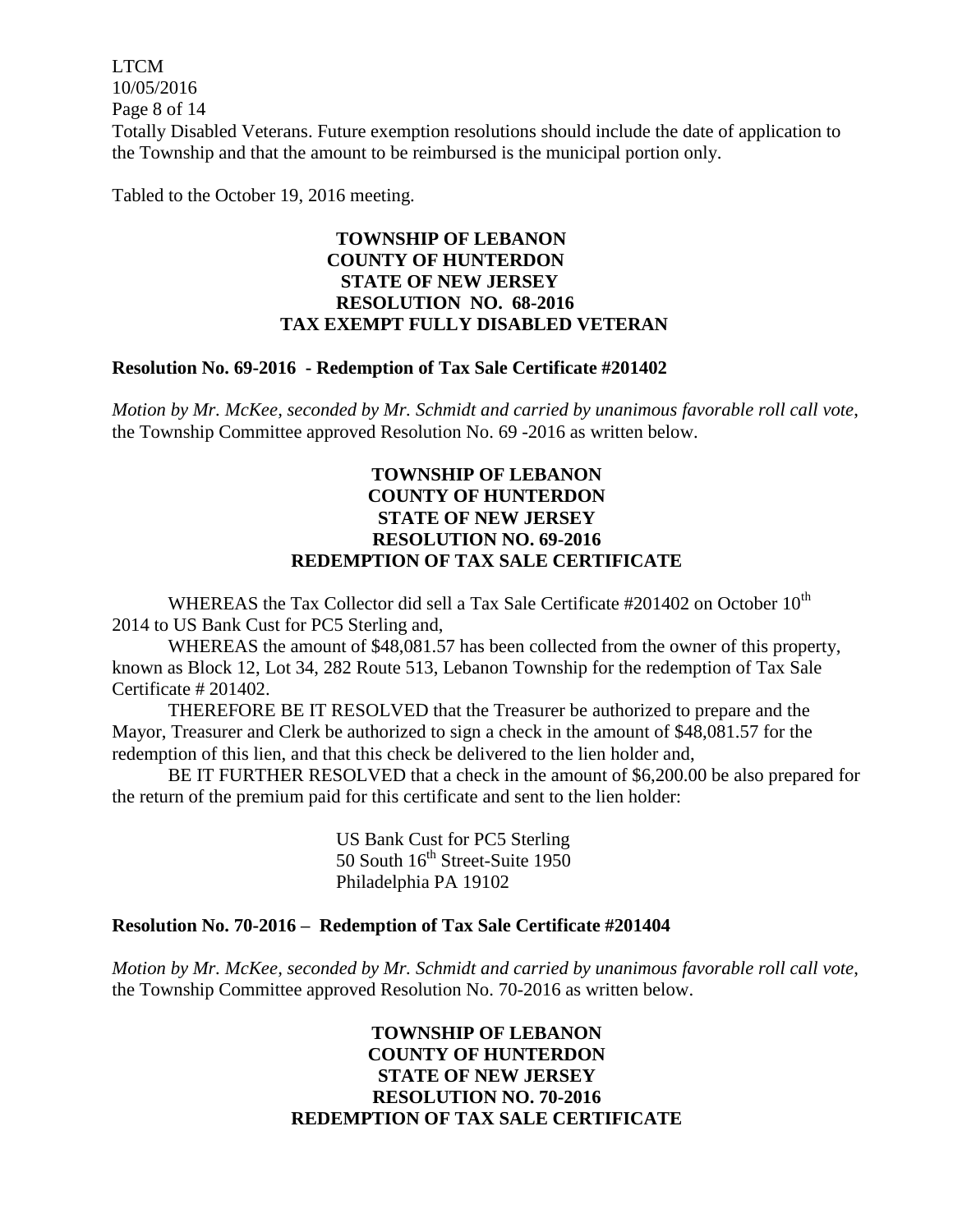LTCM 10/05/2016 Page 9 of 14

WHEREAS the Tax Collector did sell a Tax Sale Certificate #201404 on October  $10^{th}$ 2014 to US Bank Cust/Empire VI and,

WHEREAS the amount of \$8,851.59 has been collected from the owner of this property, known as Block 24, Lot 48, 412 North Road, Lebanon Township for the redemption of Tax Sale Certificate # 201404.

THEREFORE BE IT RESOLVED that the Treasurer be authorized to prepare and the Mayor, Treasurer and Clerk be authorized to sign a check in the amount of \$8,851.59 for the redemption of this lien, and that this check be delivered to the lien holder and,

BE IT FUTHER RESOLVED that a check in the amount of \$200.00 be also prepared for the return of the premium paid for this certificate and sent to the lien holder:

> US Bank Cust/Empire VI 50 South  $16<sup>th</sup>$  Street-Suite 1950 Philadelphia PA 19102

#### **Resolution No. 71-2016 - Hunterdon County Multi-Jurisdictional Hazard Mitigation Plan**

The Committee needs further information from the OEM Coordinator prior to taking action.

## **TOWNSHIP OF LEBANON COUNTY OF HUNTERDON STATE OF NEW JERSEY RESOLUTION NO. 71-2016 HUNTERDON COUNTY MULTI-JURISDICTIONAL HAZARD MITIGATION PLAN**

Tabled to the October 19, 2016 meeting.

### **Resolution No. 72-2016 - Awarding a Contract for Rock Salt**

*Motion by Mr. Milkowski, seconded by Mr. Wunder and carried by unanimous favorable roll call*  vote, the Township Committee approved Resolution No. 72-2016 as written below.

## **TOWNSHIP OF LEBANON COUNTY OF HUNTERDON STATE OF NEW JERSEY RESOLUTION NO. 72-2016 RESOLUTION AWARDING A CONTRACT FOR ROCK SALT**

WHEREAS, the Board of Chosen Freeholders awarded a master contract to International Salt, Inc. (Rock Salt) on September 20, 2016 to provide rock salt for the County and members of the Cooperative Pricing System for Ice Control Materials Bid No. 2016- 14 for the 16/17 season, and

WHEREAS, the Township Committee has requested to participate in the Cooperative Pricing System for Snow and Ice Control Materials with the anticipation of purchasing 2000 tons of Rock Salt, and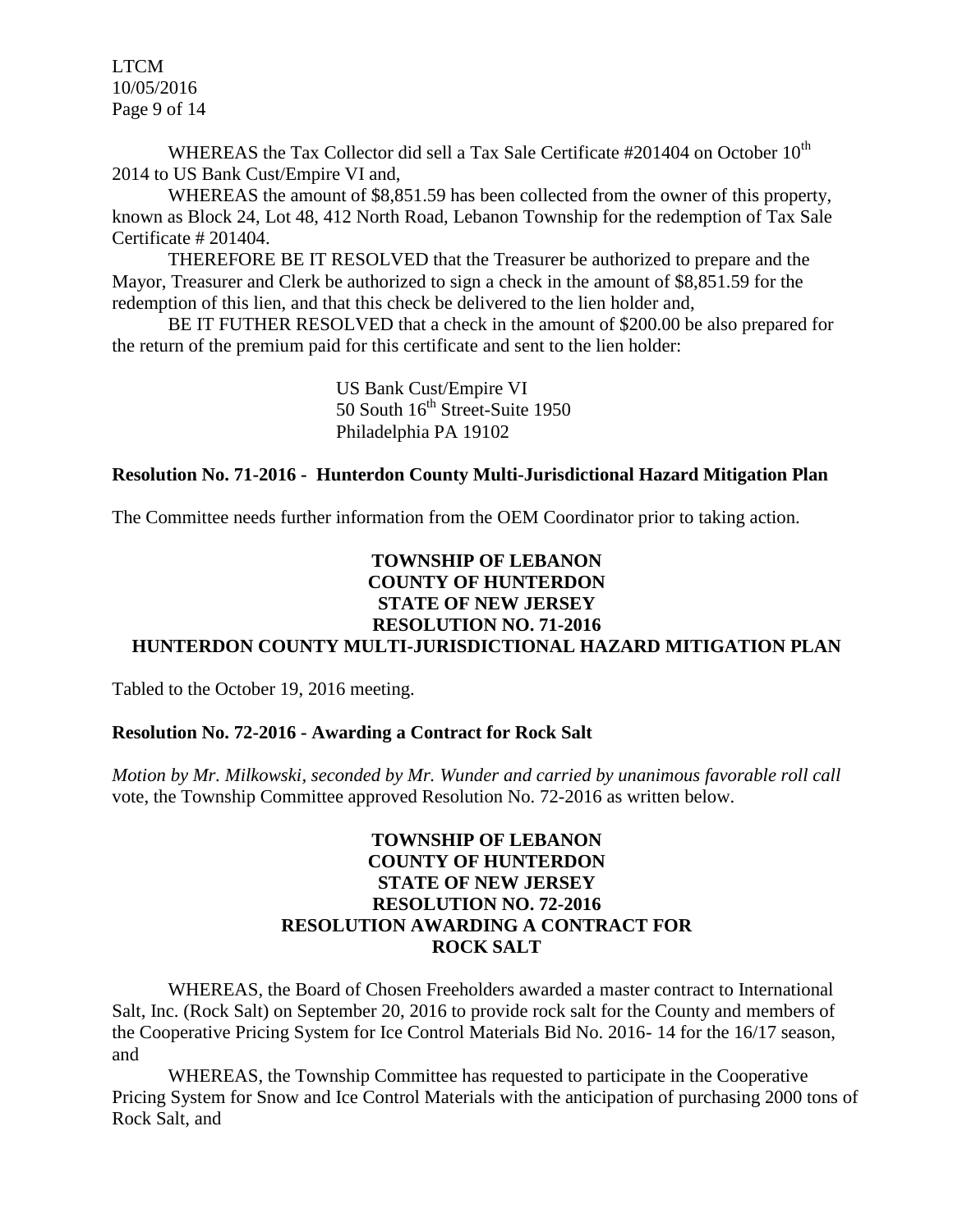LTCM 10/05/2016 Page 10 of 14

NOW, THEREFORE, BE IT RESOLVED by the Township Committee of the Township of Lebanon, County of Hunterdon, State of New Jersey that the following contract be awarded for a contract period of September 1, 2016 to August 31, 2017.

| <b>COMPANY</b>       | <b>ITEM</b>      | <b>PRICE</b>     |
|----------------------|------------------|------------------|
| <b>Atlantic Salt</b> | <b>Rock Salt</b> | $$57.25$ per ton |

## **OLD BUSINESS**

### **DPW Garage Floor**

Mayor Laul stated that he received an email from Steve Risse regarding the response he received from the DPW garage project structural engineer. The structural engineer stated that altering the mechanics bay floor will be a large undertaking. The engineer stated that "The intent is that the hairpins and the wire mesh in the floor act together to engage the concrete floor slab as a weight to rest the thrust at the base of each column. The use of the dowels will help restore this assembly." The engineer suggested that the work be done in two phases, from right and left so some of the horizontal resistance is sustained during the alterations. The engineer also warned that the work should be done when there is no possibility of snow being on the roof. The Committee agreed that the bid specs need to reflect that the work must to be done in two phases.

# **Appoint Library Assistant Clerk and Substitute Assistant Clerk**

*Motion by Mr. Wunder, seconded by Mr. Schmidt and carried by favorable roll call vote, the* Township Committee appointed Eileen Lebida as the Assistant Clerk at the rate of \$14.25 per hour and Ada Roth as the Substitute Assistant Clerk. AYES: Wunder, Schmidt, Laul NAYS: McKee, Milkowski

# **Appoint Temporary DPW Employee(s)**

Held for Executive Session

# **Town Wide Clean Up**

Mayor Laul wanted to hold the Town Wide Cleanup this year; however, due to conflicts with the Recycling Coordinator's schedule and the DPW building being used for rabies clinic, it is not possible to hold the event. LMR Disposal is willing to hold their price until the spring. The Town Wide Clean Up will be held in the spring of 2017.

### **NEW BUSINESS**

# **Friends of Memorial Park – Spring and Fall Cleanup**

*Motion by Mr. Schmidt, seconded by Mr. Wunder and carried by unanimous favorable roll call*  vote, the Township Committee authorized the Friends of Memorial Park to hire Homestead Lawn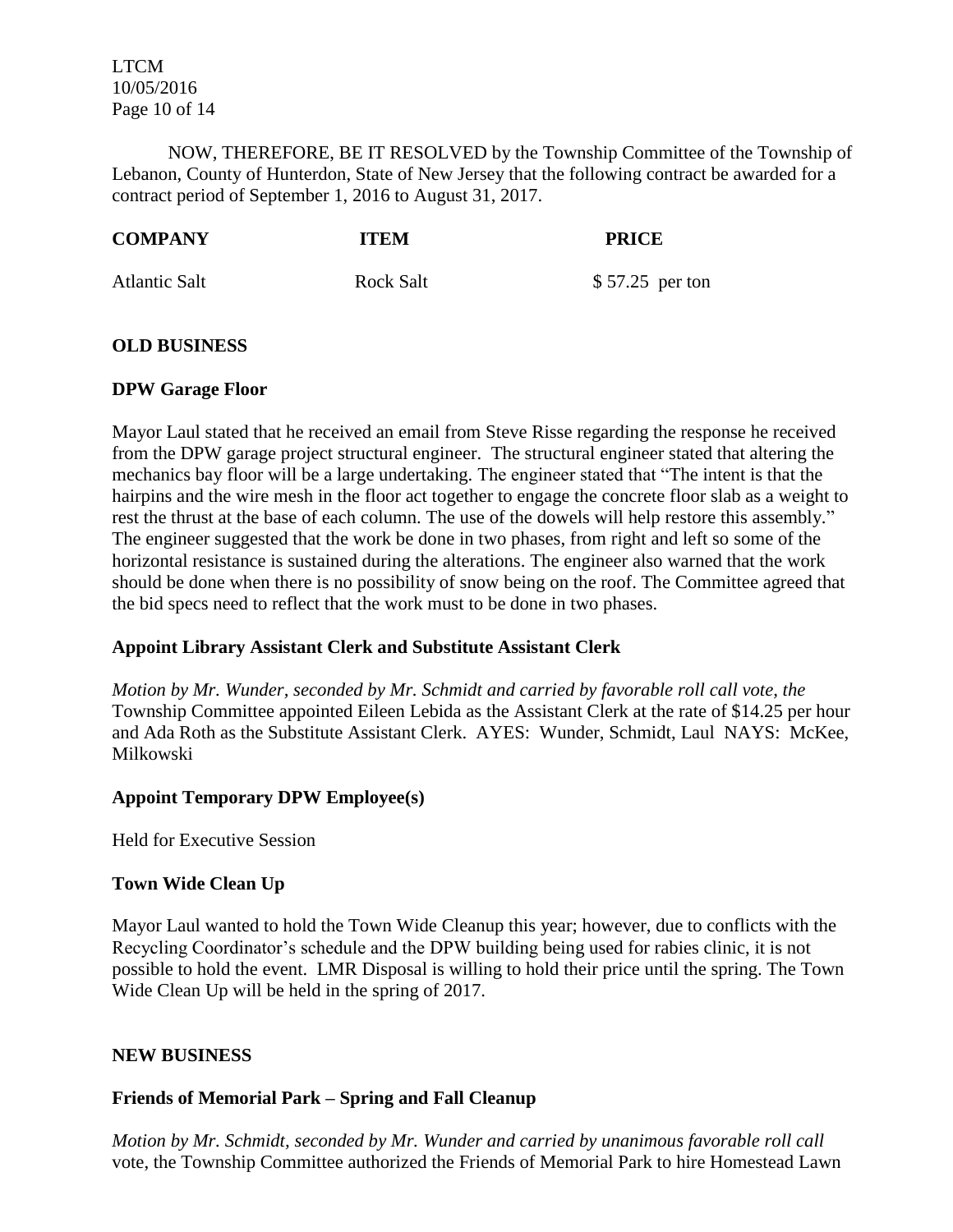LTCM 10/05/2016 Page 11 of 14

and Landscape, LLC for a spring and fall cleanup. A Certificate of Insurance will be obtained from Homestead, naming the Township and the Friends of Memorial Park as additionally insured. The Friends of Memorial Park will cover the cost of the services.

# **Cancel November 16, 2016 Committee Meeting**

*Motion by Mr. Wunder, seconded by Mr. Schmidt and carried by unanimous favorable roll call*  vote, the Township Committee canceled the November 16, 2016 Committee meeting for Committee attendance at the 2016 NJ League of Municipality Conference.

# **PRESENTATION OF VOUCHERS**

Committee Members provided a description of vouchers exceeding \$1000.00.

*Motion by Mr. Wunder, seconded by Mr. Schmidt and carried by unanimous favorable roll call*  vote, the Township Committee approved the October 5, 2016 bill list in amount of \$ 1,111,946.08

# **CORRESPONDENCE**

a. New Jersey Courts – 2016/2017 Annual Visitation of the Lebanon Township Court

# **PUBLIC COMMENTS**

*Motion by Mr. McKee, seconded by Mr. Schmidt and carried by unanimous favorable roll call vote,* the Township Committee opened the public comment portion of the meeting at 8:05 p.m.

Ms. Laurie Hoffman asked if the Township Committee will be contracting out for snowplowing. Mayor Laul stated that the DPW Manager has obtained information and it is an option that has been discussed. Ms. Hoffman stated that winter can occur at any time now. Ms. Hoffman provided her opinion on the Committee not following through with items that they have discussed.

Mr. Gary Milkowski stated that he agrees with Ms. Hoffman in that the Committee did not follow through on contracting out for snow removal. Mr. Milkowski questioned putting "Summer Help" in large trucks when they have no experience. He thinks that if the Committee advertises for the position they may be surprised with the individuals that may be interested in the position and that have experience and a CDL. Mr. Milkowski said that the Committee has not followed through. Mr. Wunder stated that the DPW Manager has provided the information that he has collected on subcontracting the work.

Mr. Victor Hoffman asked if the Committee will be provided with the information that the DPW collected. Mr. Wunder will speak to Mr. Gabriel. Mr. Hoffman asked when and how the Committee will discuss the high school referendum prior to the next meeting. Mr. Milkowski stated that it was discussed this evening and the resolution now needs to be reworded to reflect the discussion. Mr. Hoffman said that the public would like to know what the resolution is going to say so they can comment on it prior to adoption. Mr. Hoffman stated that it appears that the Committee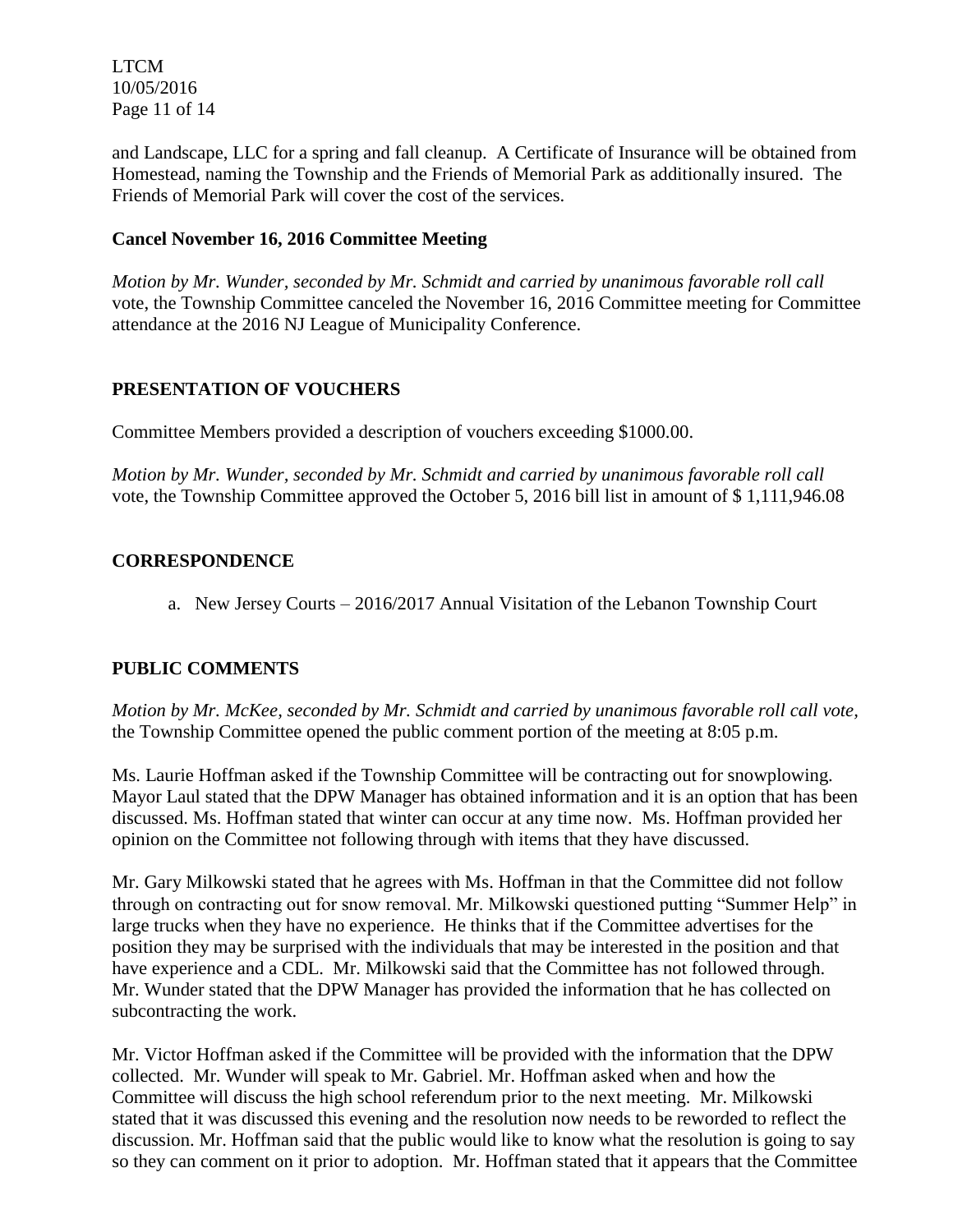LTCM 10/05/2016 Page 12 of 14

is in agreement with the proposed language. Mr. Wunder stated that that is not the case because he is not in favor of the resolution.

Mr. Charlie Fortenbacker asked for the status of the Park gate. Mayor Laul stated that the Police Chief is opening the gate on the weekends. The signs are ordered and there has been discussion on speed bumps; which may not be a viable option.

*Motion by Mr. Milkowski, seconded by Mr. Schmidt and carried by unanimous favorable roll call* vote, the Township Committee closed the public comment portion of the meeting at 8:14 p.m.

### **Resolution No. 67-2016 –Executive Session**

Action may be taken at the recommencement of the public meeting.

*Motion by Mr. McKee, seconded by Mr. Milkowski and carried by unanimous favorable roll call*  vote, the Township Committee approved Resolution No. 67-2016 and convened in to Executive Session at 8:20 p.m.

## **TOWNSHIP OF LEBANON COUNTY OF HUNTERDON STATE OF NEW JERSEY RESOLUTION NO. 67-2016 RESOLUTION AUTHORIZING EXECUTIVE SESSION**

WHEREAS, the Open Public Meetings Act; *N.J.S.A.* 10:4-6 *et seq*., declares it to be the public policy of the State to insure the right of citizens to have adequate advance notice of and the right to attend meetings of public bodies at which business affecting the public is discussed or acted upon; and

WHEREAS, the Open Public Meetings Act also recognizes exceptions to the right of the public to attend portions of such meetings; and

WHEREAS, the Mayor and Committee find it necessary to conduct an executive session closed to the public as permitted by the *N.J.S.A*. 40:4-12; and

WHEREAS, the Mayor and Committee will reconvene in public session at the conclusion of the executive session;

NOW, THEREFORE, BE IT RESOLVED by the Mayor and Committee of the Township of Lebanon, County of Hunterdon, State of New Jersey that they will conduct an executive session to discuss the following topic(s) as permitted by *N.J.S.A*. 40:4-12:

A matter which Federal Law, State Statute or Rule of Court requires be kept confidential or excluded from discussion in public (Provision relied upon:

\_\_\_\_\_\_\_\_\_\_\_\_\_\_\_\_\_\_\_\_\_\_\_\_\_\_\_\_\_\_\_\_\_\_\_\_\_\_\_\_\_\_\_\_\_\_\_\_\_\_\_\_); \_\_\_\_\_\_A matter where the release of information would impair a right to receive funds from the federal government;

A matter whose disclosure would constitute an unwarranted invasion of individual privacy;  $\bf{X}$  A collective bargaining agreement, or the terms and conditions thereof (Specify contract: **CWA Local 1040**;

 $\_\_$ X $\_\_A$  matter involving the purpose, lease or acquisition of real property with public funds, the setting of bank rates or investment of public funds where it could adversely affect the public interest if discussion of such matters were disclosed; Real Estate Acquisitions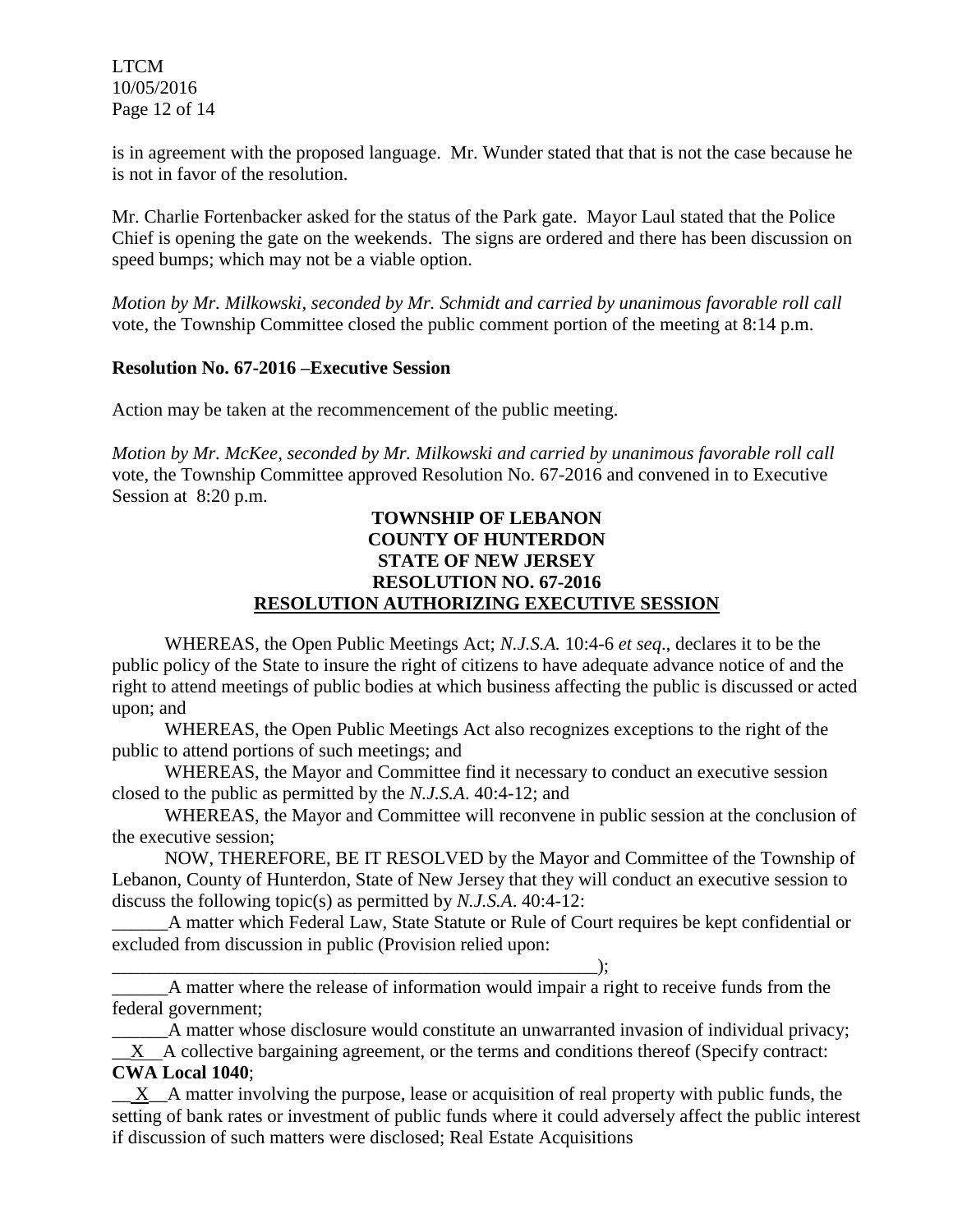LTCM 10/05/2016 Page 13 of 14

\_\_\_\_\_\_Tactics and techniques utilized in protecting the safety and property of the public provided that their disclosure could impair such protection; **97 Red Mill Road**

\_\_\_\_\_\_Investigations of violations or possible violations of the law;

Pending or anticipated litigation or contract negotiation in which the public body is or may become a party; (The general nature of the litigation or contract negotiations is Professional Service Contracts\_\_\_\_\_\_. The public disclosure of such information at this time would have a potentially negative impact on the municipality's position in the litigation or negotiation; therefore this information will be withheld until such time as the matter is concluded or the potential for negative impact no longer exists.)

Matters falling within the attorney-client privilege, to the extent that confidentiality is required in order for the attorney to exercise his or her ethical duties as a lawyer; (The general nature of the matter is:

OR the public disclosure of such information at this time would have a potentially negative impact on the municipality's position with respect to the matter being discussed; therefore this information will be withheld until such time as the matter is concluded or the potential for negative impact no longer exists.*)*;

Matters involving the employment, appointment, termination of employment, terms and conditions of employment, evaluation of the performance, promotion or disciplining of any specific prospective or current public officer or employee of the public body, where all individual employees or appointees whose rights could be adversely affected have not requested in writing that the matter(s) be discussed at a public meeting; (The employee(s) and/or general nature of discussion is: Union Contract \_\_\_\_\_\_\_\_\_\_\_\_\_\_\_\_\_\_ the public disclosure of such information at this time would violate the employee(s) privacy rights; therefore this information will be withheld until such time as the matter is concluded or the threat to privacy rights no longer exists.;

Deliberation occurring after a public hearing that may result in the imposition of a specific civil penalty or loss of a license or permit;

BE IT FURTHER RESOLVED that the Mayor and Committee hereby declare that their discussion of the subject(s) identified above may be made public at a time when the Township Attorney advises them that the disclosure of the discussion will not detrimentally affect any right, interest or duty of the Township or any other entity with respect to said discussion.

BE IT FURTHER RESOLVED that the Mayor and Committee, for the reasons set forth above, hereby declare that the public is excluded from the portion of the meeting during which the above discussion shall take place.

The Township Committee reconvened the Public Meeting at 8:58 p.m.

# **Appoint Temporary DPW Employee(s)**

*Motion by Mayor Laul, seconded by Mr. Wunder and carried by unanimous favorable roll call* vote, the Township Committee appointed Gary Magyar (\$16.00) and Jeff Fulloon (\$17.00/CDL) to Temporary DPW positions subject to termination at any point in time. The Clerk will write a letter to the individuals notifying them of the Committee's actions.

The DPW Manager is to be in attendance at the next meeting to discuss operations of the DPW. Mr. Milkowski asked that , in the future, all personal information be redacted from employment applications, prior to being provided to the Committee.